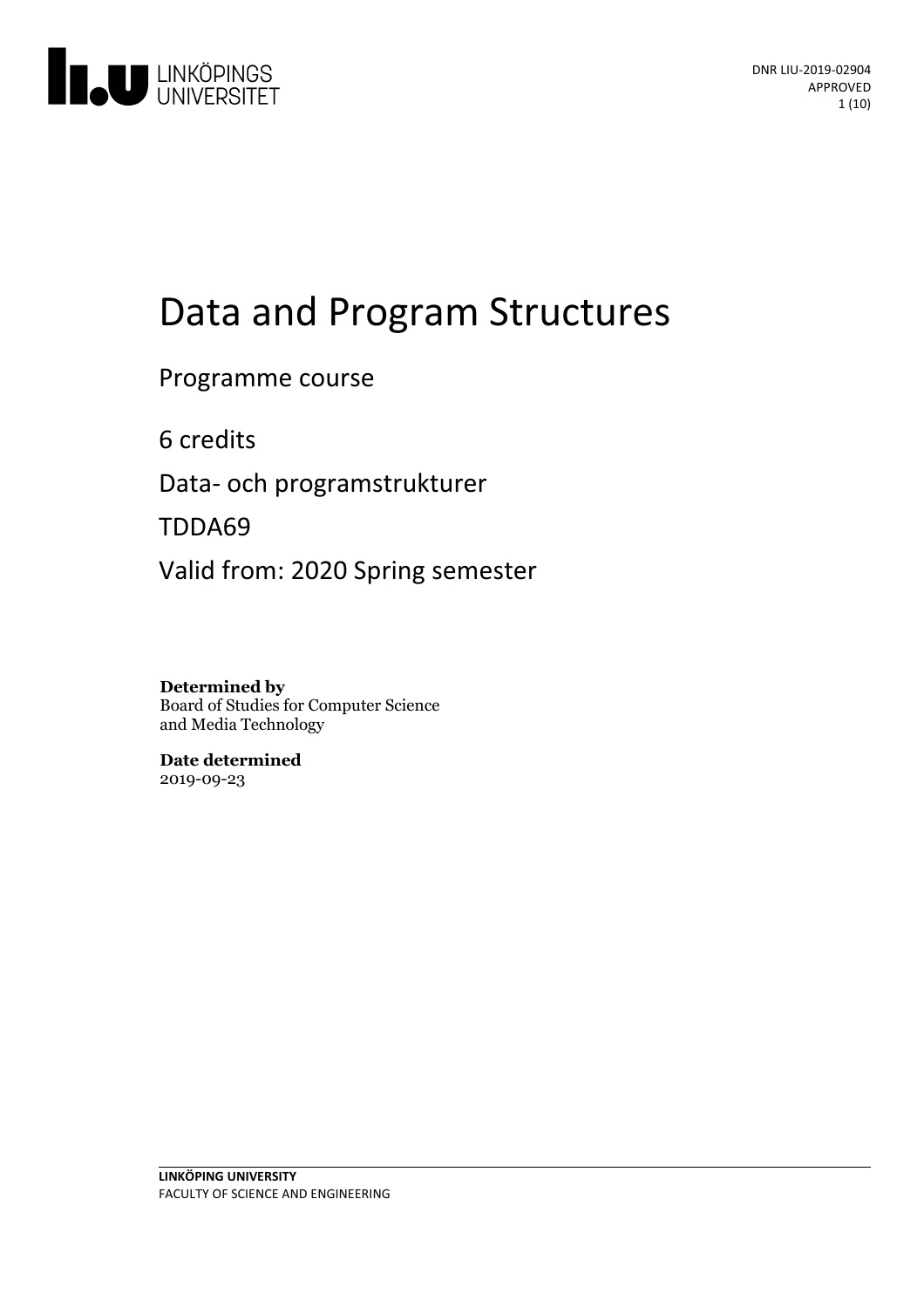# Main field of study

Computer Science and Engineering, Computer Science

### Course level

First cycle

### Advancement level

 $G<sub>2</sub>X$ 

# Course offered for

- Programming, Bachelor's Programme
- Computer Science and Engineering, M Sc in Engineering
- Information Technology, M Sc in Engineering
- Computer Science and Software Engineering, M Sc in Engineering

# Entry requirements

Note: Admission requirements for non-programme students usually also include admission requirements for the programme and threshold requirements for progression within the programme, or corresponding.

# Prerequisites

Functional programming, preferably Common Lisp or Scheme, and also to some extent object oriented programming.

# Intended learning outcomes

Provide knowledge of various programming paradigms and evaluation strategies. The aim of the course is that the students should gain knowledge of different programming paradigms and strategies for evaluation, and how these can be implemented. After the course the student will be able to:

- describe aspects of evaluation and execution in different language models
- explain and demonstrate how design choices affect the expressiveness and efficacy of a programming language
- analyze and value programming languages based on their evaluation and compilation strategies
- implement programming languages in the form of an interpreter and a compiler

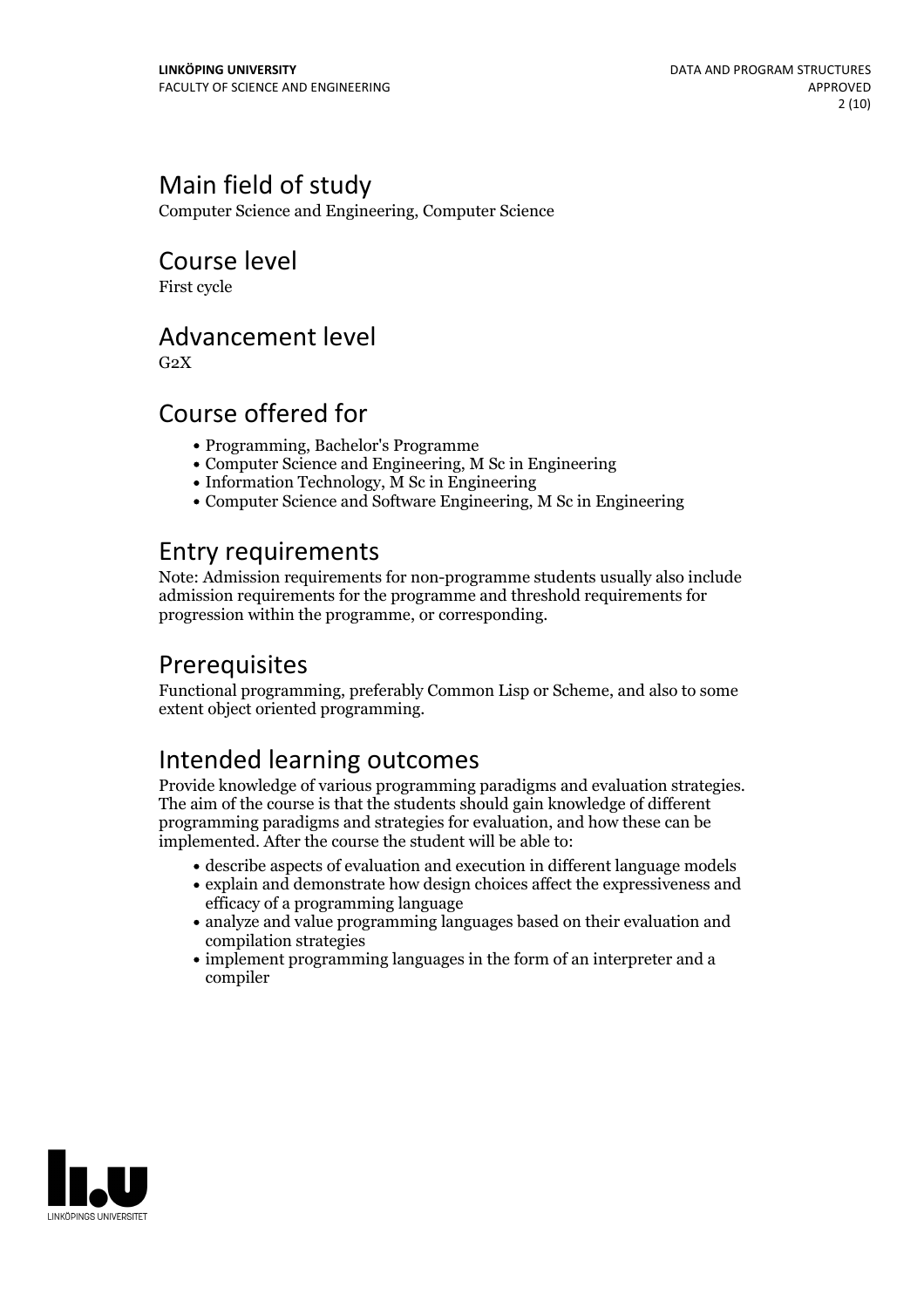## Course content

The following topics are adressed during lectures and lessons:

- The Python programming language, used as a tool in the literature and
- 
- during the labs, and as a model language for implementing other languages.<br>
 The substition and environmental model.<br>
 Programming paradigms and models of evaluation, e.g. declarative,<br>
functional, imperative, object ori
- 
- Study and implmenentation of an interpreter for a kernel language.<br>• Bytecode, virtual machines and garbage collection strategies.
- 

# Teaching and working methods

The theoretical part of the course is treated during the lectures. The seminars are used for preparing for the laboratory assignments and for exercising the solving of applied problems. The laboratory work provides practical experience. The course runs over the entire spring semester.

## Examination

| <b>TENA</b> | Written examination | 1.5 credits | U, 3, 4, 5 |
|-------------|---------------------|-------------|------------|
| LABA        | Laboratory Work     | 4.5 credits | U.G        |

## Grades

Alternative-grade scale, LiU, U, 3, 4, 5

## Course literature

Peter van Roy, Seif Haridi (2004) Concepts, Techniques, and Models of Computer Programming. MIT Press. Supplementary material provided on the course web.

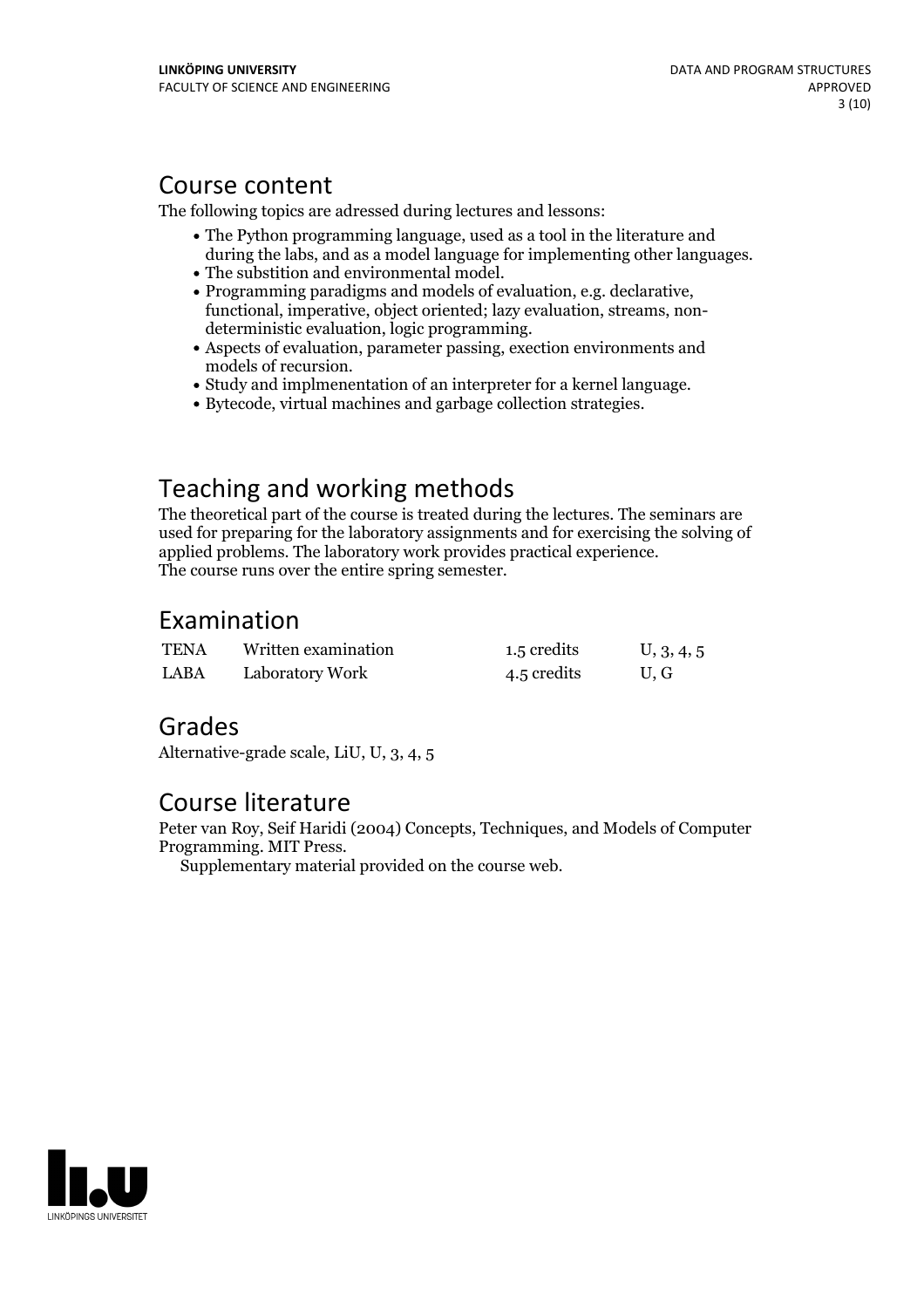# Other information

Supplementary courses: Logic Programming, Programming Theory, Compilers and interpreters.

#### **About teaching and examination language**

The teaching language is presented in the Overview tab for each course. The examination language relates to the teaching language as follows:

- If teaching language is Swedish, the course as a whole or in large parts, is taught in Swedish. Please note that although teaching language is Swedish, parts of the course could be given in English. Examination language is Swedish.<br>• If teaching language is Swedish/English, the course as a whole will be
- taught in English if students without prior knowledge of the Swedish language participate. Examination language is Swedish or English
- $\bullet$  If teaching language is English, the course as a whole is taught in English. Examination language is English.

#### **Other**

The course is conducted in a manner where both men's and women's

The planning and implementation of a course should correspond to the course syllabus. The course evaluation should therefore be conducted with the course syllabus as a starting point.

### Department

Institutionen för datavetenskap

### Director of Studies or equivalent

Peter Dalenius

### Examiner

Cyrille Berger

### Course website and other links

<http://www.ida.liu.se/~TDDA69>

### Education components

Preliminary scheduled hours: 64 h Recommended self-study hours: 96 h

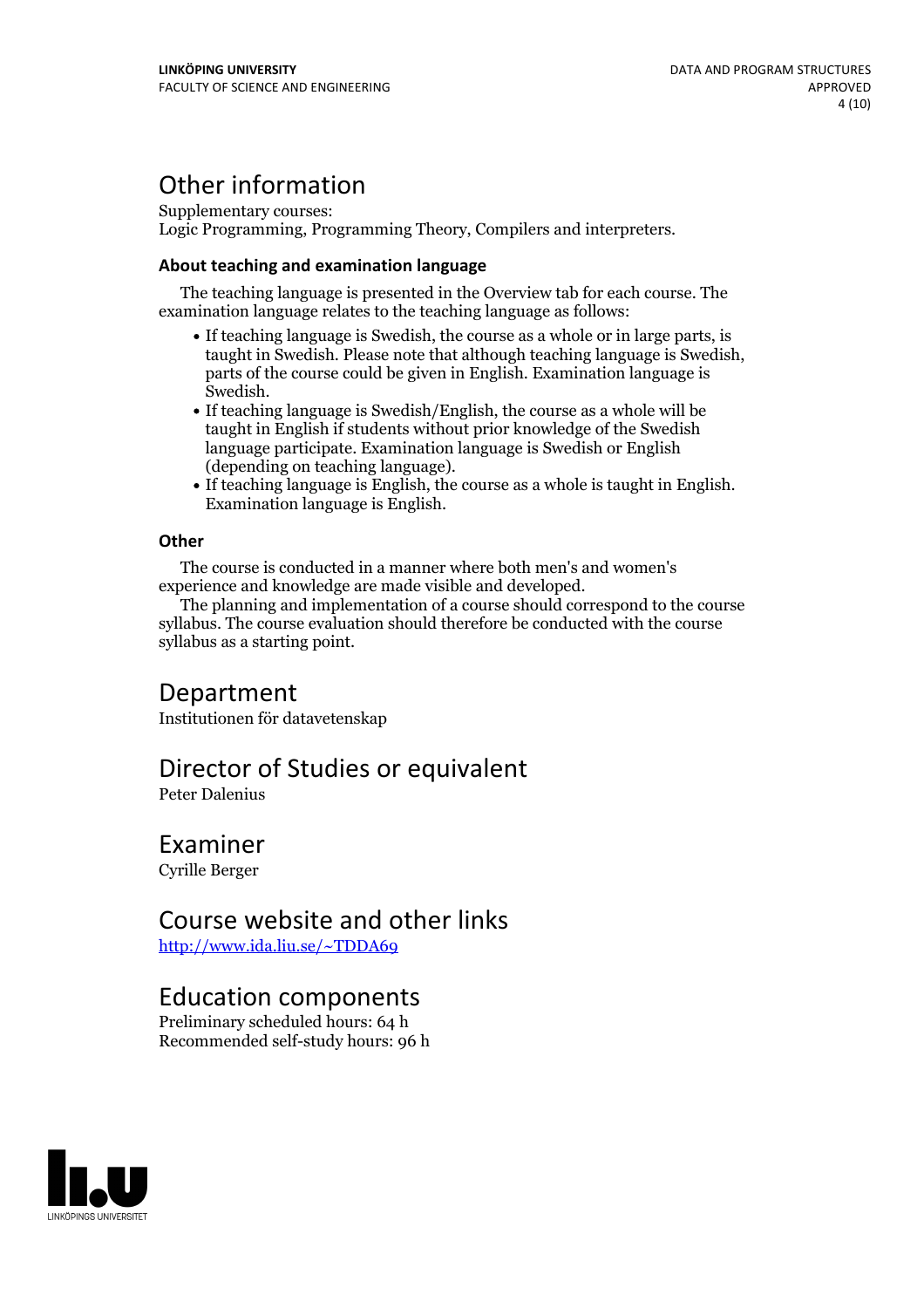# Course literature

**Books**

Peter van Roy och SeifHaridi, *Concepts, Techniques, and Models of Computer Programming*

**Other**

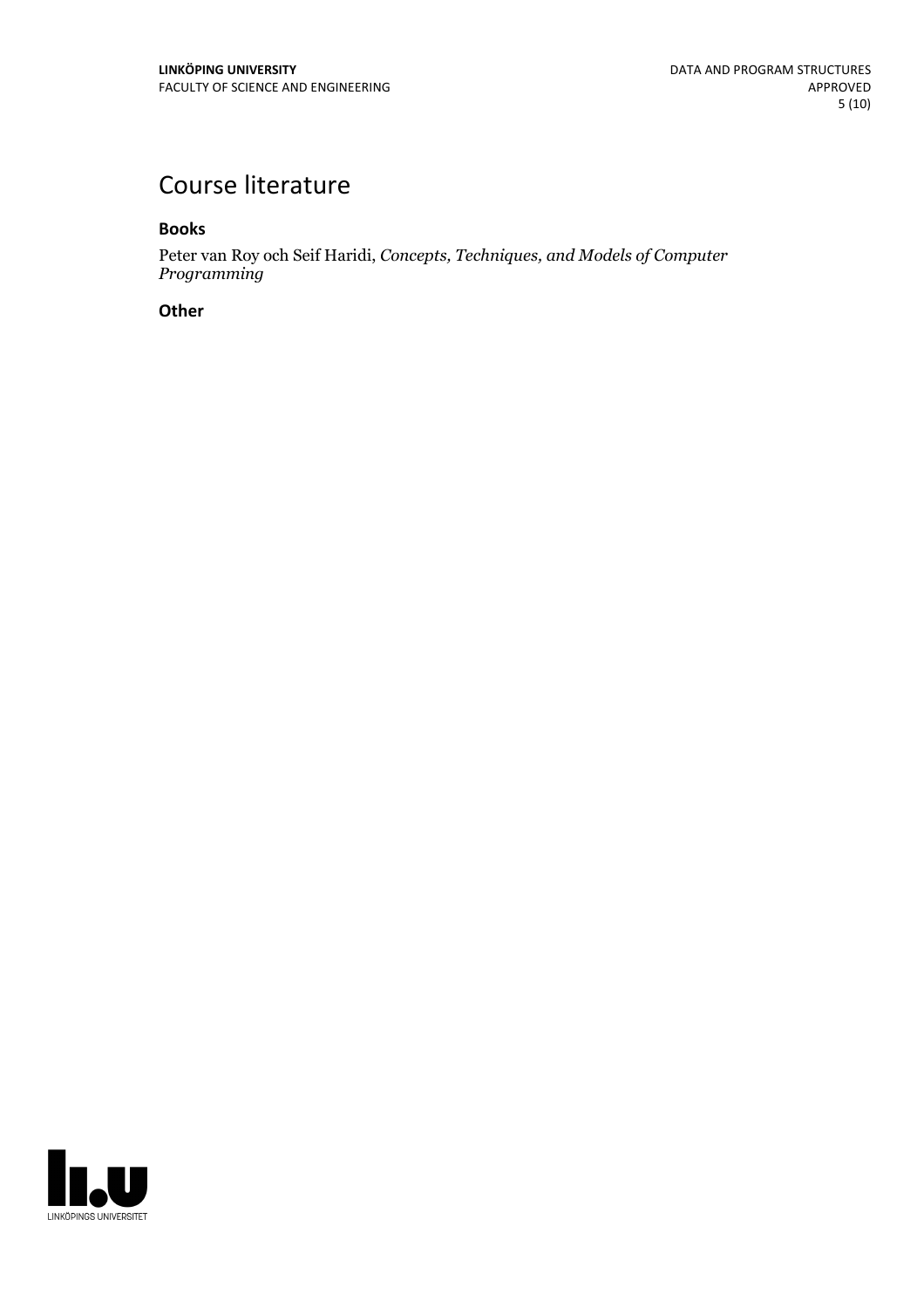# **Common rules**

#### **Course syllabus**

A syllabus must be established for each course. The syllabus specifies the aim and contents of the course, and the prior knowledge that a student must have in order to be able to benefit from the course.

#### **Timetabling**

Courses are timetabled after a decision has been made for this course concerning its assignment to a timetable module.

#### **Interrupting a course**

The vice-chancellor's decision concerning regulations for registration, deregistration and reporting results (Dnr LiU-2015-01241) states that interruptions in study are to be recorded in Ladok. Thus, all students who do not participate in a course for which they have registered must record the interruption, such that the registration on the course can be removed. Deregistration from <sup>a</sup> course is carried outusing <sup>a</sup> web-based form: https://www.lith.liu.se/for-studenter/kurskomplettering?l=en.

#### **Cancelled courses**

Courses with few participants (fewer than 10) may be cancelled or organised in a manner that differs from that stated in the course syllabus. The Dean is to deliberate and decide whether a course is to be cancelled or changed from the course syllabus.

#### **Guidelines relatingto examinations and examiners**

For details, see Guidelines for education and examination for first-cycle and second-cycle education at Linköping University, http://styrdokument.liu.se/Regelsamling/VisaBeslut/917592.

An examiner must be employed as a teacher at LiU according to the LiU Regulations for Appointments

(https://styrdokument.liu.se/Regelsamling/VisaBeslut/622784). For courses in second-cycle, the following teachers can be appointed as examiner: Professor (including Adjunct and Visiting Professor), Associate Professor (including Adjunct), Senior Lecturer (including Adjunct and Visiting Senior Lecturer), Research Fellow, or Postdoc. For courses in first-cycle, Assistant Lecturer (including Adjunct and Visiting Assistant Lecturer) can also be appointed as examiner in addition to those listed for second-cycle courses. In exceptional cases, a Part-time Lecturer can also be appointed as an examiner at both first- and second cycle, see Delegation of authority for the Board of Faculty of Science and Engineering.

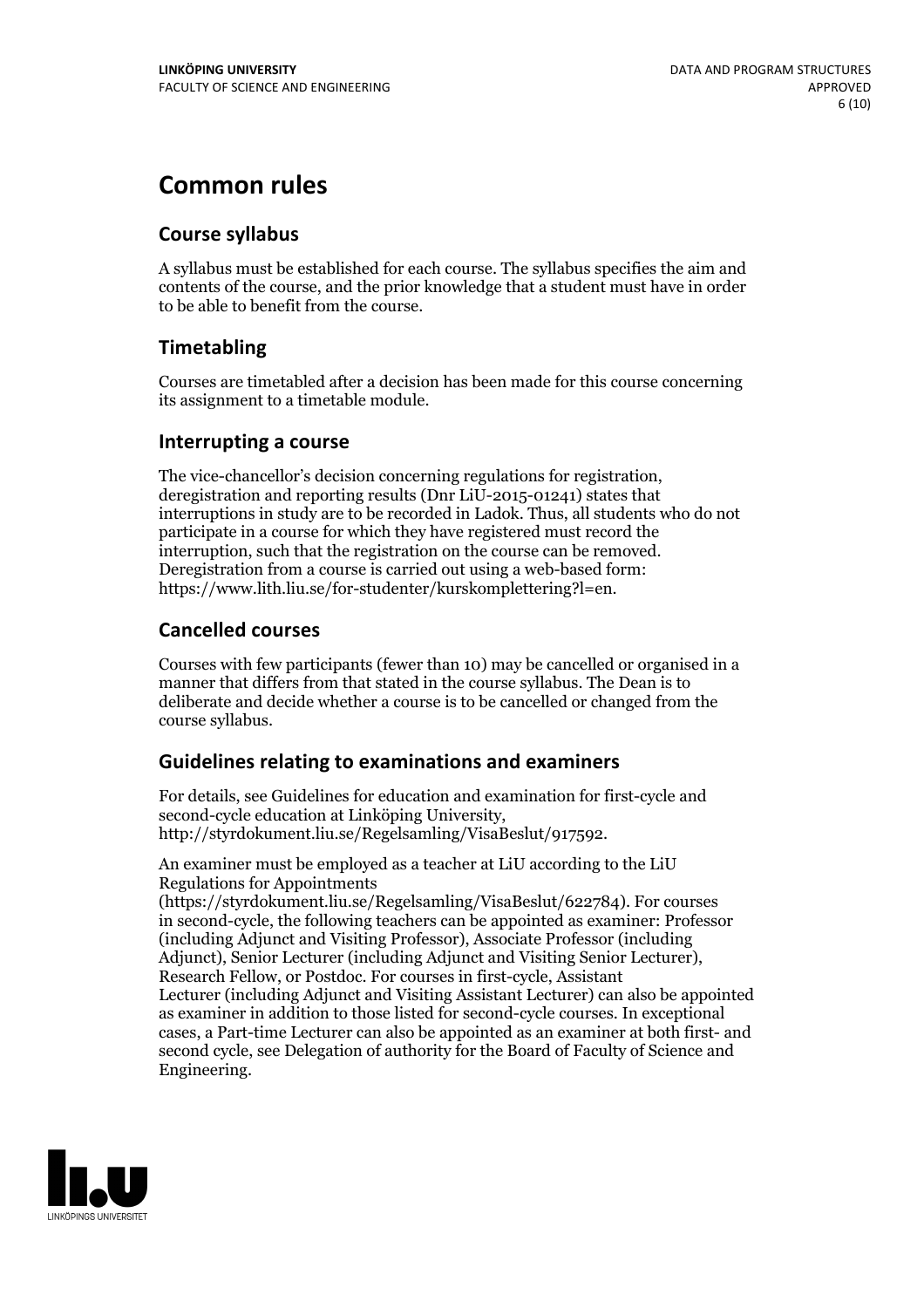#### **Forms of examination**

#### **Examination**

Written and oral examinations are held at least three times a year: once immediately after the end of the course, once in August, and once (usually) in one of the re-examination periods. Examinations held at other times are to follow a decision of the board of studies.

Principles for examination scheduling for courses that follow the study periods:

- courses given in VT1 are examined for the first time in March, with re-examination in June and August
- courses given in VT2 are examined for the first time in May, with re-examination in August and October
- courses given in HT1 are examined for the first time in October, with re-examination in January and August
- courses given in HT2 are examined for the first time in January, with re-examination in March and in August.

The examination schedule is based on the structure of timetable modules, but there may be deviations from this, mainly in the case of courses that are studied and examined for several programmes and in lower grades (i.e. 1 and 2).

Examinations for courses that the board of studies has decided are to be held in alternate years are held three times during the school year in which the course is given according to the principles stated above.

Examinations for courses that are cancelled orrescheduled such that they are not given in one or several years are held three times during the year that immediately follows the course, with examination scheduling that corresponds to the scheduling that was in force before the course was cancelled or rescheduled.

When a course is given for the last time, the regular examination and two re-<br>examinations will be offered. Thereafter, examinations are phased out by offering three examinations during the following academic year at the same times as the examinations in any substitute course. If there is no substitute course, three examinations will be offered during re-examination periods during the following academic year. Other examination times are decided by the board of studies. In all cases above, the examination is also offered one more time during the academic year after the following, unless the board of studies decides otherwise.

If a course is given during several periods of the year (for programmes, or on different occasions for different programmes) the board or boards of studies determine together the scheduling and frequency of re-examination occasions.

#### **Registration for examination**

In order to take an examination, a student must register in advance at the Student Portal during the registration period, which opens 30 days before the date of the examination and closes 10 days before it. Candidates are informed of the location of the examination by email, four days in advance. Students who have not

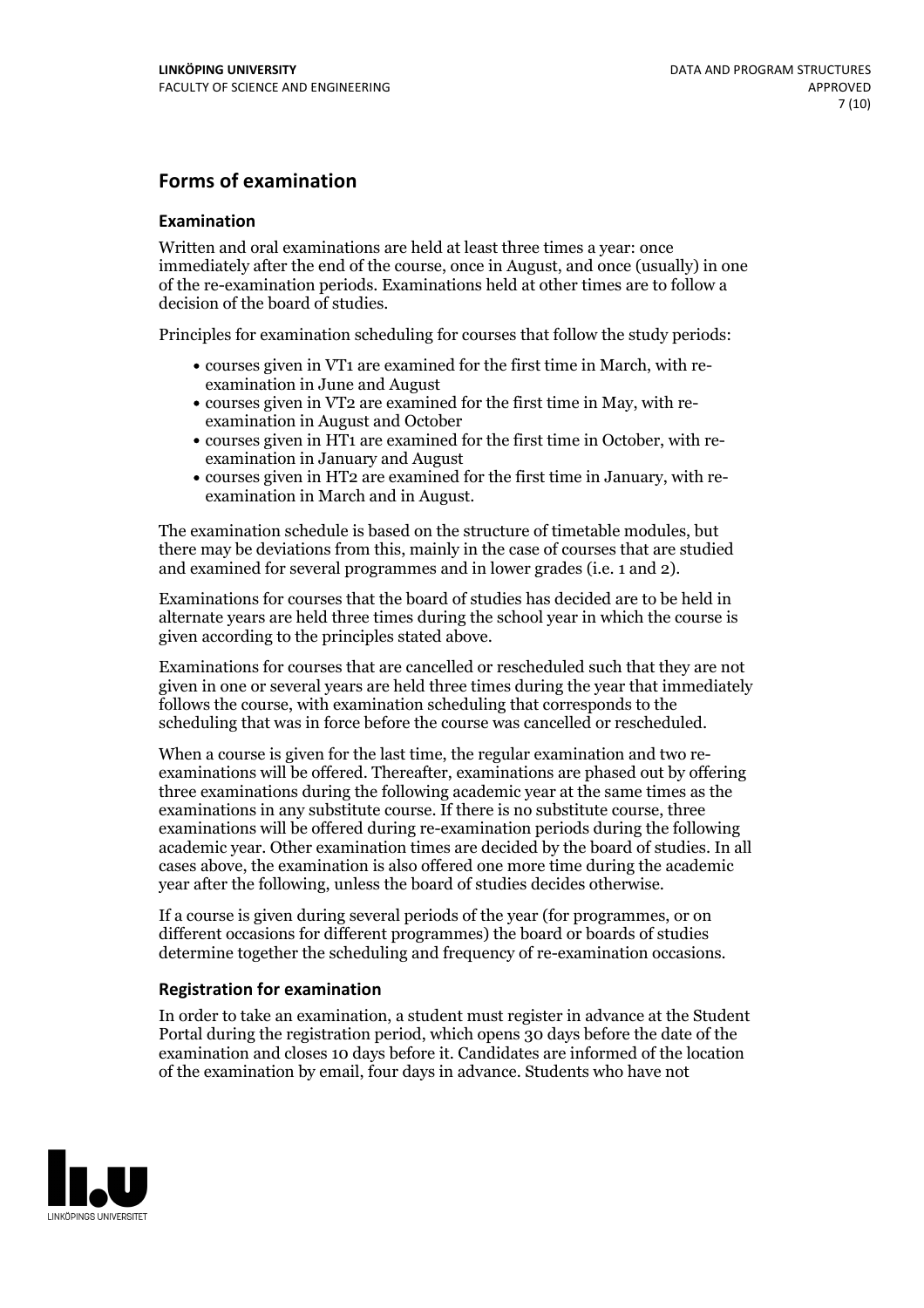registered for an examination run the risk of being refused admittance to the examination, if space is not available.

Symbols used in the examination registration system:

\*\* denotes that the examination is being given for the penultimate time.

\* denotes that the examination is being given for the last time.

#### **Code of conduct for students during examinations**

Details are given in a decision in the university's rule book: http://styrdokument.liu.se/Regelsamling/VisaBeslut/622682.

#### **Retakes for higher grade**

Students at the Institute of Technology at LiU have the right to retake written examinations and computer-based examinations in an attempt to achieve a higher grade. This is valid for all examination components with code "TEN" and "DAT". The same right may not be exercised for other examination components, unless otherwise specified in the course syllabus.

A retake is not possible on courses that are included in an issued degree diploma.

#### **Retakes of other forms of examination**

Regulations concerning retakes of other forms of examination than written examinations and computer-based examinations are given in the LiU guidelines

http://styrdokument.liu.se/Regelsamling/VisaBeslut/917592.

#### **Plagiarism**

For examinations that involve the writing of reports, in cases in which it can be assumed that the student has had access to other sources (such as during project work, writing essays, etc.), the material submitted must be prepared in accordance with principles for acceptable practice when referring to sources (references or quotations for which the source is specified) when the text, images, ideas, data,  $\vec{e}$  etc. of other people are used. It is also to be made clear whether the author has reused his or her own text, images, ideas, data, etc. from previous examinations, such as degree projects, project reports, etc. (this is sometimes known as "self- plagiarism").

A failure to specify such sources may be regarded as attempted deception during examination.

#### **Attempts to cheat**

In the event of <sup>a</sup> suspected attempt by <sup>a</sup> student to cheat during an examination, or when study performance is to be assessed as specified in Chapter <sup>10</sup> of the Higher Education Ordinance, the examiner is to report this to the disciplinary board of the university. Possible consequences for the student are suspension from study and a formal warning. More information is available at https://www.student.liu.se/studenttjanster/lagar-regler-rattigheter?l=en.

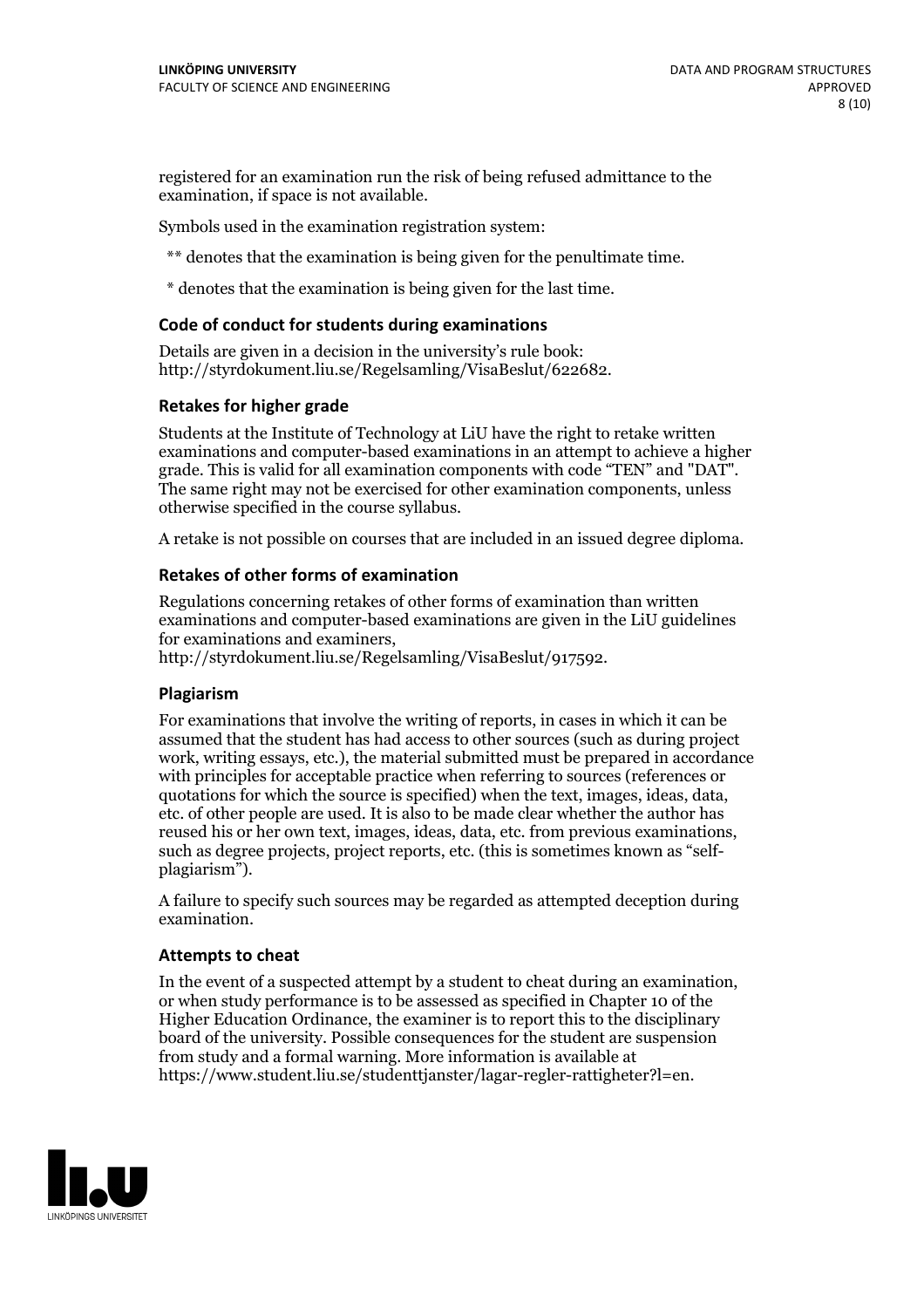#### **Grades**

The grades that are preferably to be used are Fail (U), Pass (3), Pass not without distinction  $(4)$  and Pass with distinction  $(5)$ .

- 1. Grades U, 3, 4, 5 are to be awarded for courses that have written
- examinations. 2. Grades Fail (U) and Pass (G) may be awarded for courses with <sup>a</sup> large degree of practical components such as laboratory work, project work and group work. 3. Grades Fail (U) and Pass (G) are to be used for degree projects and other
- independent work.

#### **Examination components**

- 
- 1. Grades U, 3, 4, <sup>5</sup> are to be awarded for written examinations (TEN). 2. Examination components for which the grades Fail (U) and Pass (G) may be awarded are laboratory work (LAB), project work (PRA), preparatory written examination (KTR), oral examination (MUN), computer-based
- examination (DAT), home assignment (HEM), and assignment (UPG). 3. Students receive grades either Fail (U) or Pass (G) for other examination components in which the examination criteria are satisfied principally through active attendance such as other examination (ANN), tutorial group
- (BAS) or examination item (MOM). 4. Grades Fail (U) and Pass (G) are to be used for the examination components Opposition (OPPO) and Attendance at thesis presentation (AUSK) (i.e. part of the degree project).

For mandatory components, the following applies: If special circumstances prevail, and if it is possible with consideration of the nature of the compulsory component, the examiner may decide to replace the compulsory component with another equivalent component. (In accordance with the LiU Guidelines for education and examination for first-cycle and second-cycle education at Linköping University, http://styrdokument.liu.se/Regelsamling/VisaBeslut/917592).

For written examinations, the following applies: If the LiU coordinator for students with disabilities has granted a student the right to an adapted examination for a written examination in an examination hall, the student has the right to it. If the coordinator has instead recommended for the student an adapted examination or alternative form of examination, the examiner may grant this if the examiner assesses that it is possible, based on consideration of the course objectives. (In accordance with the LiU Guidelines for education and examination for first-cycle and second-cycle education at Linköping University, http://styrdokument.liu.se/Regelsamling/VisaBeslut/917592).

The examination results for a student are reported at the relevant department.

#### **Regulations (applyto LiU in its entirety)**

The university is a government agency whose operations are regulated by